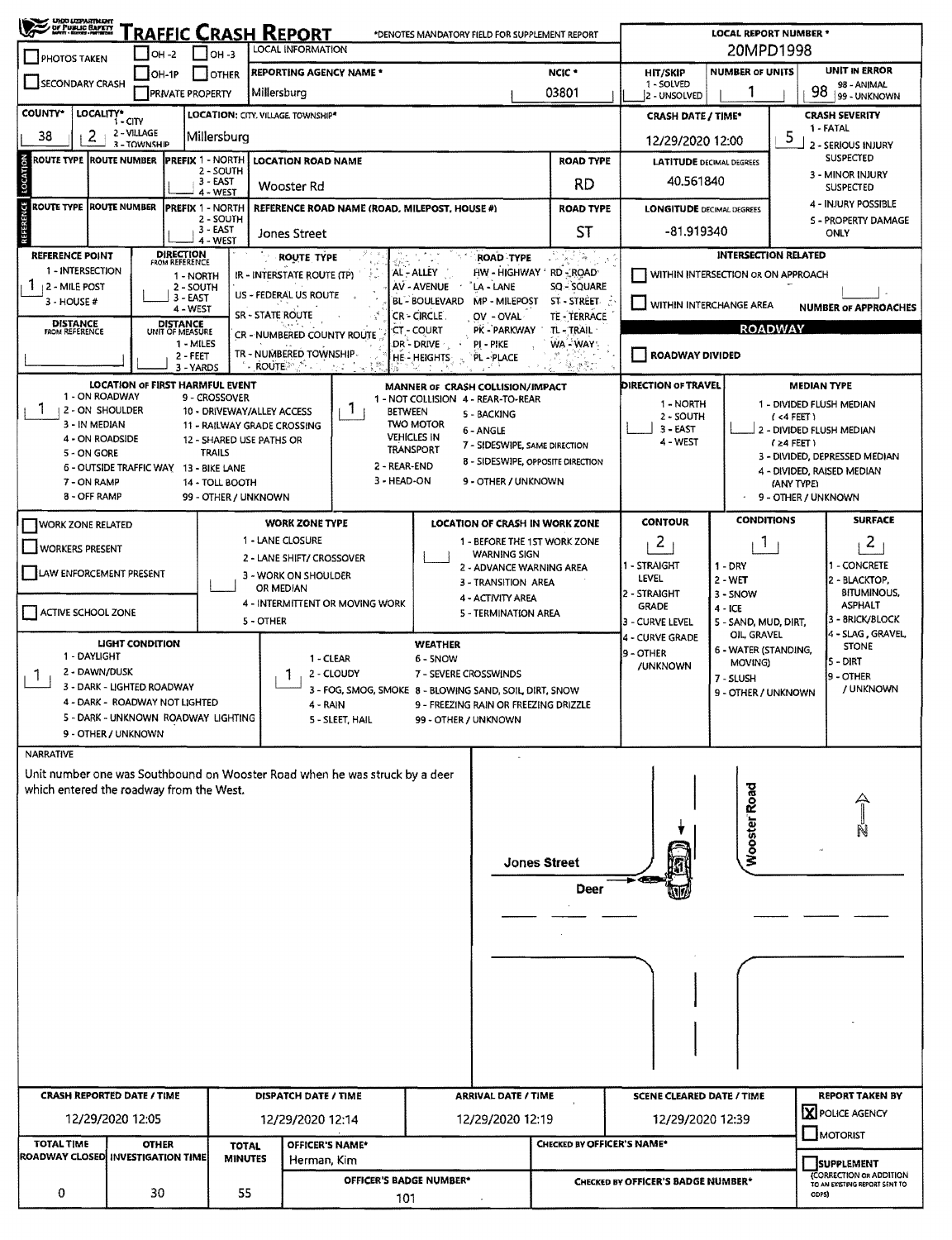|                                                                  | <b>CHIO DEPARTMENT</b><br>OF PUBLIC BAFETY                                                                            |                                                               | <b>LOCAL REPORT NUMBER</b>                        |                                                                                                                |                                     |                                                         |                                                      |                            |                                                               |  |  |  |  |  |
|------------------------------------------------------------------|-----------------------------------------------------------------------------------------------------------------------|---------------------------------------------------------------|---------------------------------------------------|----------------------------------------------------------------------------------------------------------------|-------------------------------------|---------------------------------------------------------|------------------------------------------------------|----------------------------|---------------------------------------------------------------|--|--|--|--|--|
|                                                                  |                                                                                                                       |                                                               |                                                   |                                                                                                                |                                     |                                                         |                                                      |                            | 20MPD1998                                                     |  |  |  |  |  |
| UNIT#                                                            | <b>OWNER NAME: LAST, FIRST, MIDDLE (CI SAME AS DRIVER)</b>                                                            |                                                               | OWNER PHONE:INCLUDE AREA CODE (E) SAME AS DRIVER) | DAMAGE                                                                                                         |                                     |                                                         |                                                      |                            |                                                               |  |  |  |  |  |
| L.                                                               | <b>GELCO FLEET TRUST.</b>                                                                                             |                                                               | 330-674-1375                                      | DAMAGE SCALE                                                                                                   |                                     |                                                         |                                                      |                            |                                                               |  |  |  |  |  |
|                                                                  | OWNER ADDRESS: STREET, CITY, STATE, ZIP ( C) SAME AS DRIVER!                                                          |                                                               |                                                   | 1 - NONE<br>3 - FUNCTIONAL DAMAGE<br>3<br>2 - MINOR DAMAGE<br>4 - DISABLING DAMAGE                             |                                     |                                                         |                                                      |                            |                                                               |  |  |  |  |  |
|                                                                  | 1438 S WASHINGTON STREET, MILLERSBURG, OH, 44654<br>COMMERCIAL CARRIER: NAME, ADDRESS, CITY, STATE, ZIP               |                                                               |                                                   |                                                                                                                |                                     |                                                         | COMMERCIAL CARRIER PHONE: INCLUDE AREA CODE          | 9 - UNKNOWN                |                                                               |  |  |  |  |  |
|                                                                  |                                                                                                                       |                                                               |                                                   |                                                                                                                |                                     |                                                         | <b>DAMAGED AREA(S)</b>                               |                            |                                                               |  |  |  |  |  |
|                                                                  | LP STATE LICENSE PLATE #                                                                                              |                                                               |                                                   | <b>VEHICLE IDENTIFICATION #</b>                                                                                |                                     | <b>VEHICLE YEAR</b>                                     | <b>VEHICLE MAKE</b>                                  |                            | <b>INDICATE ALL THAT APPLY</b>                                |  |  |  |  |  |
| ΟН                                                               | <b>HKK2745</b>                                                                                                        |                                                               |                                                   | 1G1JA6SG7G4168437                                                                                              |                                     | 2016                                                    | <b>CHEVROLET</b>                                     |                            |                                                               |  |  |  |  |  |
| <b>INSURANCE</b>                                                 | <b>INSURANCE COMPANY</b>                                                                                              |                                                               |                                                   | <b>INSURANCE POLICY #</b>                                                                                      |                                     | <b>COLOR</b>                                            | <b>VEHICLE MODEL</b>                                 |                            |                                                               |  |  |  |  |  |
| XVERIFIED                                                        | ACE AMAERICAN                                                                                                         |                                                               |                                                   | ISAH25157515                                                                                                   |                                     | WHI                                                     | SONIC                                                |                            |                                                               |  |  |  |  |  |
|                                                                  | <b>TYPE OF USE</b>                                                                                                    | IN EMERGENCY                                                  |                                                   | US DOT#                                                                                                        |                                     | TOWED BY: COMPANY NAME                                  |                                                      |                            |                                                               |  |  |  |  |  |
| COMMERCIAL                                                       | GOVERNMENT                                                                                                            | <b>RESPONSE</b><br># OCCUPANTS                                |                                                   | VEHICLE WEIGHT GVWR/GCWR                                                                                       |                                     | <b>HAZARDOUS MATERIAL</b>                               |                                                      |                            |                                                               |  |  |  |  |  |
| <b>INTERLOCK</b><br>DEVICE                                       | <b>HIT/SKIP UNIT</b>                                                                                                  |                                                               |                                                   | $1 - 510K$ LBS.<br>2 - 10.001 - 26K LBS.                                                                       |                                     | IMATERIAL<br>CLASS <sup>#</sup><br>RELEASED             | PLACARD ID#                                          |                            |                                                               |  |  |  |  |  |
| <b>EQUIPPED</b>                                                  |                                                                                                                       |                                                               |                                                   | $3 - 26K$ LBS.                                                                                                 |                                     | <b>IPLACARD</b>                                         |                                                      |                            | 12                                                            |  |  |  |  |  |
|                                                                  | 1 - PASSENGER CAR<br>2 - PASSENGER VAN                                                                                | 6 - VAN (9-15 SEATS)<br>7 - MOTORCYCLE 2-WHEELED              |                                                   | 12 - GOLF CART<br>13 - SNOWMOBILE                                                                              |                                     | 18 - LIMO (LIVERY VEHICLE)<br>19 - BUS (16+ PASSENGERS) | 23 - PEDESTRIAN/SKATER<br>24 - WHEELCHAIR (ANY TYPE) |                            |                                                               |  |  |  |  |  |
|                                                                  | (MINIVAN)                                                                                                             | 8 - MOTORCYCLE 3-WHEELED                                      | 2S - OTHER NON-MOTORIST                           |                                                                                                                |                                     |                                                         |                                                      |                            |                                                               |  |  |  |  |  |
|                                                                  | <b>UNIT TYPE 3 - SPORT UTILITY</b><br>VEHICLE                                                                         | 9 - AUTOCYCLE<br>10 - MOPED OR MOTORIZED                      |                                                   | <b>TRUCK</b><br>15 - SEMI-TRACTOR                                                                              |                                     | 21 - HEAVY EQUIPMENT                                    | 26 - BICYCLE                                         |                            |                                                               |  |  |  |  |  |
|                                                                  | 4 - PICK UP<br>S - CARGO VAN                                                                                          | <b>BICYCLE</b>                                                |                                                   | 16 - FARM EQUIPMENT                                                                                            |                                     | 22 - ANIMAL WITH RIDER OR<br>ANIMAL-DRAWN VEHICLE       | 27 - TRAIN<br>99 - UNKNOWN OR HIT/SKIP               |                            |                                                               |  |  |  |  |  |
|                                                                  | (ATV/UTV)<br># OF TRAILING UNITS                                                                                      | 11 - ALL TERRAIN VEHICLE                                      |                                                   | 17 - MOTORHOME                                                                                                 |                                     |                                                         |                                                      |                            |                                                               |  |  |  |  |  |
|                                                                  |                                                                                                                       |                                                               |                                                   |                                                                                                                |                                     |                                                         |                                                      |                            | 12                                                            |  |  |  |  |  |
|                                                                  | WAS VEHICLE OPERATING IN AUTONOMOUS<br>MODE WHEN CRASH OCCURRED?                                                      |                                                               | 0                                                 | 0 - NO AUTOMATION                                                                                              |                                     | 3 - CONDITIONAL AUTOMATION 9 - UNKNOWN                  |                                                      |                            |                                                               |  |  |  |  |  |
| 2                                                                |                                                                                                                       |                                                               |                                                   | 1 - DRIVER ASSISTANCE<br>-YES 2 - NO 9 - OTHER / UNKNOWN AUTONOMOUS 2 - PARTIAL AUTOMATION 5 - FULL AUTOMATION |                                     | 4 - HIGH AUTOMATION                                     |                                                      |                            |                                                               |  |  |  |  |  |
|                                                                  |                                                                                                                       |                                                               | MODE LEVEL                                        |                                                                                                                |                                     |                                                         |                                                      |                            |                                                               |  |  |  |  |  |
|                                                                  | 1 - NONE<br>$2 - TAX$                                                                                                 | 6 - BUS - CHARTER/TOUR<br>7 - BUS - INTERCITY                 |                                                   | $11 - FIRE$<br>12 - MILITARY                                                                                   | 16 - FARM                           | 17 - MOWING                                             | 21 - MAIL CARRIER<br>99 - OTHER / UNKNOWN            |                            |                                                               |  |  |  |  |  |
|                                                                  | 3 - ELECTRONIC RIDE                                                                                                   | <b>B-BUS-SHUTTLE</b>                                          |                                                   | 13 - POLICE                                                                                                    |                                     | 18 - SNOW REMOVAL                                       |                                                      |                            |                                                               |  |  |  |  |  |
| <b>SPECIAL</b>                                                   | <b>SHARING</b><br>FUNCTION 4 - SCHOOL TRANSPORT                                                                       | 9 - BUS - OTHER<br>10 - AMBULANCE                             |                                                   |                                                                                                                |                                     |                                                         |                                                      |                            |                                                               |  |  |  |  |  |
|                                                                  | 5 - BUS - TRANSIT/COMMUTER                                                                                            |                                                               |                                                   | 15 - CONSTRUCTION EQUIP,                                                                                       |                                     | 20 - SAFETY SERVICE<br>PATROL                           |                                                      |                            | 12<br>12                                                      |  |  |  |  |  |
|                                                                  | 1 - NO CARGO BODY TYPE<br>/ NOT APPLICABLE                                                                            | 4 - LOGGING                                                   |                                                   | 7 - GRAIN/CHIPS/GRAVEL                                                                                         | 11 - DUMP                           |                                                         | 99 - OTHER / UNKNOWN                                 |                            |                                                               |  |  |  |  |  |
| 5 - INTERMODAL<br>$2 - 8US$<br><b>CONTAINER CHASSIS</b><br>CARGO |                                                                                                                       |                                                               |                                                   | 8 - POLE<br>9 - CARGO TANK                                                                                     |                                     | <b>12 - CONCRETE MIXER</b><br>13 - AUTO TRANSPORTER     |                                                      |                            | 祐<br>9<br>9<br>- 3                                            |  |  |  |  |  |
| <b>BODY</b><br><b>TYPE</b>                                       | 3 - VEHICLE TOWING<br>ANOTHER MOTOR VEHICLE                                                                           | 6 - CARGOVAN<br>/ENCLOSED BOX                                 |                                                   | 10 - FLAT BED                                                                                                  |                                     | 14 - GARBAGE/REFUSE                                     |                                                      |                            |                                                               |  |  |  |  |  |
|                                                                  | 1 - TURN SIGNALS                                                                                                      | 4 - BRAKES                                                    |                                                   | 7 - WORN OR SLICK TIRES                                                                                        |                                     | 9 - MOTOR TROUBLE                                       | 99 - OTHER / UNKNOWN                                 |                            |                                                               |  |  |  |  |  |
| <b>VEHICLE</b>                                                   | 2 - HEAD LAMPS                                                                                                        | 5 - STEERING                                                  |                                                   | <b>B - TRAILER EQUIPMENT</b>                                                                                   |                                     | 10 - DISABLED FROM PRIOR                                |                                                      |                            |                                                               |  |  |  |  |  |
| DEFECTS                                                          | 3 - TAIL LAMPS                                                                                                        | <b>6 - TIRE BLOWOUT</b>                                       |                                                   | <b>DEFECTIVE</b>                                                                                               |                                     | <b>ACCIDENT</b>                                         |                                                      | $\Box$ - NO DAMAGE [ 0 ]   | L. UNDERCARRIAGE [ 14 ]                                       |  |  |  |  |  |
|                                                                  | 1 - INTERSECTION -                                                                                                    | 4 - MIDBLOCK -                                                |                                                   | 7 - SHOULDER/ROADSIDE                                                                                          |                                     | 10 - DRIVEWAY ACCESS                                    | 99 - OTHER / UNKNOWN                                 |                            |                                                               |  |  |  |  |  |
|                                                                  | <b>MARKED CROSSWALK</b><br>MARKED CROSSWALK<br><b>B - SIDEWALK</b><br>2 - INTERSECTION -<br>5 - TRAVEL LANE -<br>NON- |                                                               |                                                   |                                                                                                                |                                     | 11 - SHARED USE PATHS<br>OR TRAILS                      |                                                      | $\Box$ -TOP [13]           | - ALL AREAS [ 15 ]                                            |  |  |  |  |  |
| MOTORIST<br><b>LOCATION</b>                                      | <b>UNMARKED CROSSWALK</b><br>3 - INTERSECTION - OTHER                                                                 | OTHER LOCATION<br><b>6 - BICYCLE LANE</b>                     |                                                   | 9 - MEDIAN/CROSSING<br><b>ISLAND</b>                                                                           |                                     |                                                         | <b>J-UNIT NOT AT SCENE</b> [16]                      |                            |                                                               |  |  |  |  |  |
|                                                                  | 1 - NON-CONTACT                                                                                                       | 1 - STRAIGHT AHEAD                                            |                                                   | 9 - LEAVING TRAFFIC                                                                                            |                                     | AT INCIDENT SCENE<br>15 - WALKING, RUNNING,             | 21 - STANDING OUTSIDE                                |                            | INITIAL POINT OF CONTACT                                      |  |  |  |  |  |
|                                                                  | 2 - NON-COLLISION                                                                                                     | 2 - 8ACKING<br>3 - CHANGING LANES                             |                                                   | DISABLED VEHICLE<br>99 - OTHER / UNKNOWN                                                                       | 0 - NO DAMAGE<br>14 - UNDERCARRIAGE |                                                         |                                                      |                            |                                                               |  |  |  |  |  |
| 4                                                                | 1<br>3 - STRIKING                                                                                                     | 4 - OVERTAKING/PASSING<br>PRE-CRASH 5 - MAKING RIGHT TURN     |                                                   |                                                                                                                | $\mathbf{2}$                        | 1-12 - REFER TO UNIT 15 - VEHICLE NOT AT SCENE          |                                                      |                            |                                                               |  |  |  |  |  |
| <b>ACTION</b>                                                    | 4 - STRUCK                                                                                                            | <b>ACTIONS</b> 6 - MAKING LEFT TURN                           |                                                   | IN TRAFFIC<br>12 - DRIVERLESS                                                                                  |                                     | 18 - APPROACHING OR<br>LEAVING VEHICLE                  |                                                      |                            | <b>DIAGRAM</b><br>99 - UNKNOWN                                |  |  |  |  |  |
|                                                                  | 5 - BOTH STRIKING<br>& STRUCK                                                                                         | 7 - MAKING U-TURN<br>8 - ENTERING TRAFFIC                     |                                                   | 13 - NEGOTIATING A CURVE<br>14 - ENTERING OR CROSSING 20 - OTHER NON-MOTORIST                                  |                                     | 19 - STANDING                                           |                                                      | 13 - TOP                   |                                                               |  |  |  |  |  |
|                                                                  | 9 - OTHER / UNKNOWN                                                                                                   | LANE                                                          |                                                   | <b>SPECIFIED LOCATION</b>                                                                                      |                                     |                                                         |                                                      |                            | TRAFFIC                                                       |  |  |  |  |  |
|                                                                  | 1 - NONE<br>2 - FAILURE TO YIELD                                                                                      | /ACDA                                                         |                                                   | 8 - FOLLOWING TOO CLOSE 13 - IMPROPER START FROM<br>A PARKED POSITION                                          |                                     | 18 - OPERATING DEFECTIVE<br>EQUIPMENT                   | 23 - OPENING DOOR INTO<br><b>ROADWAY</b>             | <b>TRAFFICWAY FLOW</b>     | <b>TRAFFIC CONTROL</b>                                        |  |  |  |  |  |
|                                                                  | 3 - RAN RED LIGHT<br>4 - RAN STOP SIGN                                                                                | 9 - IMPROPER LANE<br><b>CHANGE</b>                            |                                                   | 14 - STOPPED OR PARKED<br><b>ILLEGALLY</b>                                                                     |                                     | 19 - LOAD SHIFTING<br>/FALLING/SPILLING                 | 99 - OTHER IMPROPER<br><b>ACTION</b>                 | 1 - ONE-WAY<br>2 - TWO-WAY | 1 - ROUNDABOUT 4 - STOP SIGN<br>2 - SIGNAL<br>S - YIELD SIGN  |  |  |  |  |  |
|                                                                  | 5 - UNSAFE SPEED                                                                                                      | 10 - IMPROPER PASSING                                         |                                                   | 15 - SWERVING TO AVOID                                                                                         |                                     | 20 - IMPROPER CROSSING                                  |                                                      | 2                          | 6<br>3 - FLASHER<br><b>6 - NO CONTROL</b>                     |  |  |  |  |  |
|                                                                  | CONTRIBUTING 6 - IMPROPER TURN<br>CIRCUMSTANCES 7 - LEFT OF CENTER                                                    | 11 - DROVE OFF ROAD<br>12 - IMPROPER BACKING                  |                                                   | 16 - WRONG WAY<br>17 - VISION OBSTRUCTION                                                                      |                                     | 21 - LYING IN ROADWAY<br>22 - NOT DISCERNIBLE           |                                                      | # OF THROUGH LANES         | <b>RAIL GRADE CROSSING</b>                                    |  |  |  |  |  |
|                                                                  |                                                                                                                       |                                                               |                                                   |                                                                                                                |                                     |                                                         |                                                      | ON ROAD                    | 1 - NOT INVLOVED                                              |  |  |  |  |  |
|                                                                  | <b>SEOUENCE OF EVENTS</b><br>tationales                                                                               | adalah Sudah di me                                            |                                                   | 82. <b>EVENTS</b>                                                                                              |                                     | and the mother                                          |                                                      | $\mathbf{2}$               | 2 - INVOLVED-ACTIVE CROSSING<br>3 - INVOLVED-PASSIVE CROSSING |  |  |  |  |  |
| 18.                                                              | 1 - OVERTURN/ROLLOVER 7 - SEPARATION OF UNITS<br>2 - FIRE/EXPLOSION                                                   | 8 - RAN OFF ROAD RIGHT                                        |                                                   | 12 - DOWNHILL RUNAWAY<br>13 - OTHER NON-COLLISION                                                              |                                     | 19 - ANIMAL -OTHER<br>20 - MOTOR VEHICLE IN             | 23 - STRUCK BY FALLING,<br>SHIFTING CARGO OR         |                            |                                                               |  |  |  |  |  |
|                                                                  | 3 - IMMERSION                                                                                                         | 9 - RAN OFF ROAD LEFT                                         |                                                   | 14 - PEDESTRIAN                                                                                                |                                     | TRANSPORT                                               | ANYTHING SET IN<br>MOTION BY A MOTOR                 |                            | UNIT / NON-MOTORIST DIRECTION                                 |  |  |  |  |  |
| $\overline{2}$                                                   | 4 - JACKKNIFE<br>5 - CARGO / EQUIPMENT                                                                                | 10 - CROSS MEDIAN<br>11 - CROSS CENTERLINE -                  |                                                   | 1S - PEDALCYCLE<br>16 - RAILWAY VEHICLE                                                                        |                                     | 21 - PARKED MOTOR<br>VEHICLE                            | VEHICLE<br>24 - OTHER MOVABLE                        |                            | 1 - NORTH<br>S - NORTHEAST<br>2 - SOUTH<br>6 - NORTHWEST      |  |  |  |  |  |
|                                                                  | LOSS OR SHIFT<br>6 - EQUIPMENT FAILURE                                                                                | OPPOSITE DIRECTION<br>OF TRAVEL                               |                                                   | 17 - ANIMAL - FARM<br>18 - ANIMAL - DEER                                                                       |                                     | 22 - WORK ZONE<br><b>MAINTENANCE</b>                    | OBJECT                                               |                            | 3 - EAST<br>7 - SOUTHEAST<br>$\mathbf{z}$                     |  |  |  |  |  |
| 3                                                                |                                                                                                                       |                                                               |                                                   |                                                                                                                |                                     | <b>EQUIPMENT</b>                                        |                                                      | <b>FROM</b><br>TO I        | 4 - WEST<br><b>B-SOUTHWEST</b><br>9 - OTHER / UNKNOWN         |  |  |  |  |  |
| 4                                                                | 25 - IMPACT ATTENUATOR                                                                                                | 31 - GUARDRAIL END                                            |                                                   | COLLISION WITH FIXED OBJECT - STRUCK.<br>38 - OVERHEAD SIGN POST                                               |                                     | 45 - EMBANKMENT                                         | mana hariba<br>52 - BUILDING                         |                            |                                                               |  |  |  |  |  |
|                                                                  | / CRASH CUSHION<br>26 - BRIDGE OVERHEAD                                                                               | 32 - PORTABLE BARRIER<br>33 - MEDIAN CABLE BARRIER            |                                                   | 39 - LIGHT / LUMINARIES<br><b>SUPPORT</b>                                                                      | 46 - FENCE                          | 47 - MAILBOX                                            | S3 - TUNNEL<br><b>S4 - OTHER FIXED</b>               | UNIT SPEED                 | DETECTED SPEED                                                |  |  |  |  |  |
| 5                                                                | <b>STRUCTURE</b><br>27 - BRIDGE PIER OR                                                                               | 34 - MEDIAN GUARDRAIL<br><b>BARRIER</b>                       |                                                   | 40 - UTILITY POLE<br>41 - OTHER POST, POLE                                                                     | 48 - TREE                           | 49 - FIRE HYDRANT                                       | <b>OBJECT</b><br>99 - OTHER / UNKNOWN                | 35                         | 1 - STATED / ESTIMATED SPEED                                  |  |  |  |  |  |
|                                                                  | <b>ABUTMENT</b><br>28 - BRIDGE PARAPET                                                                                | 35 - MEDIAN CONCRETE<br><b>BARRIER</b>                        |                                                   | OR SUPPORT<br>42 - CULVERT                                                                                     |                                     | 50 - WORK ZONE<br><b>MAINTENANCE</b>                    |                                                      |                            |                                                               |  |  |  |  |  |
| 6                                                                | 29 - BRIDGE RAIL                                                                                                      | 36 - MEDIAN OTHER BARRIER 43 - CURB<br>37 - TRAFFIC SIGN POST |                                                   | 44 - DITCH                                                                                                     | 51 - WALL                           | <b>EQUIPMENT</b>                                        |                                                      | <b>POSTED SPEED</b>        | 2 - CALCULATED / EDR                                          |  |  |  |  |  |
|                                                                  | 30 - GUARDRAIL FACE                                                                                                   |                                                               |                                                   | 3 - UNDETERMINED<br>35                                                                                         |                                     |                                                         |                                                      |                            |                                                               |  |  |  |  |  |
|                                                                  | FIRST HARMFUL EVENT                                                                                                   | 1                                                             |                                                   | <b>MOST HARMFUL EVENT</b>                                                                                      |                                     |                                                         |                                                      |                            |                                                               |  |  |  |  |  |